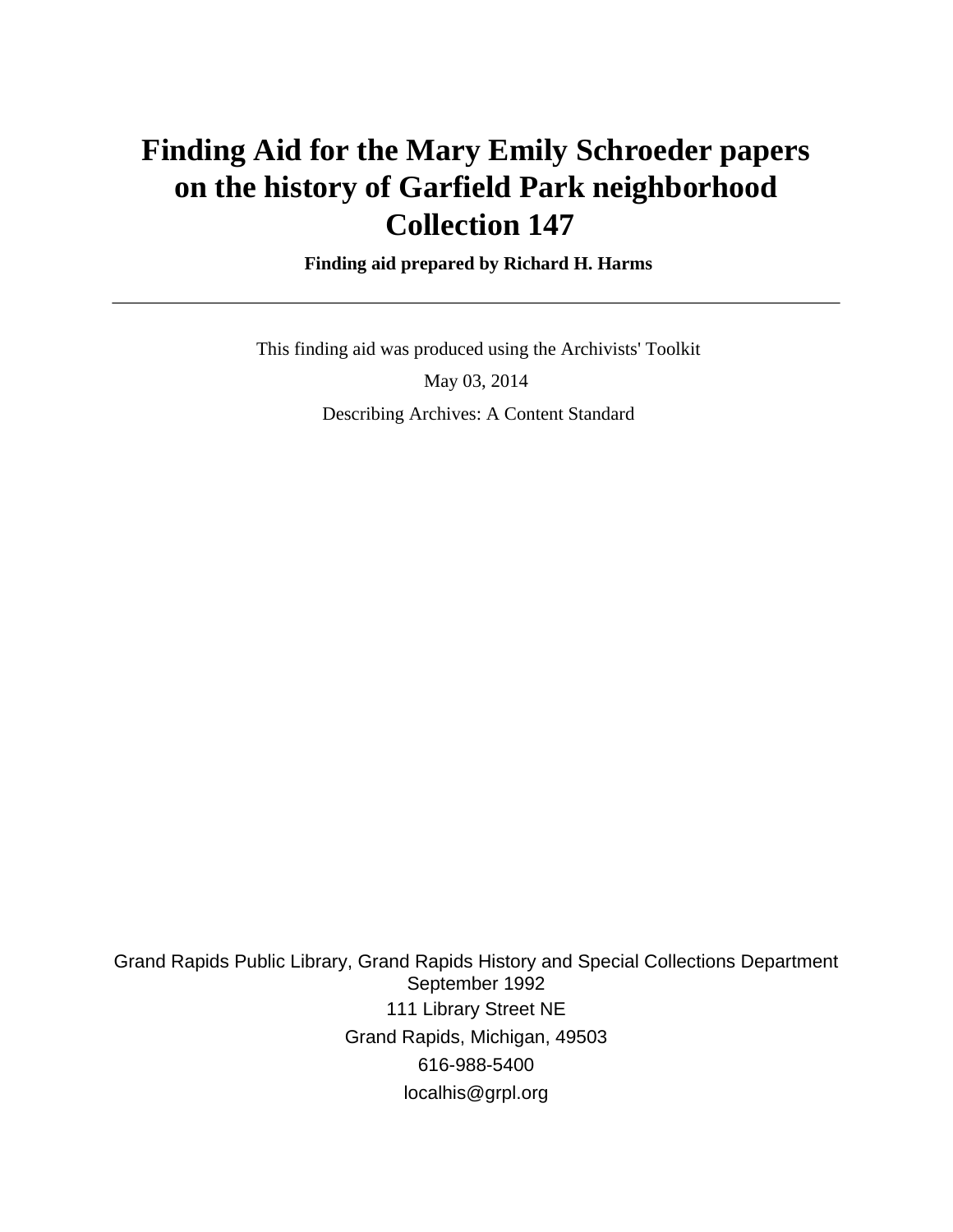## **Table of Contents**

 $\overline{\phantom{a}}$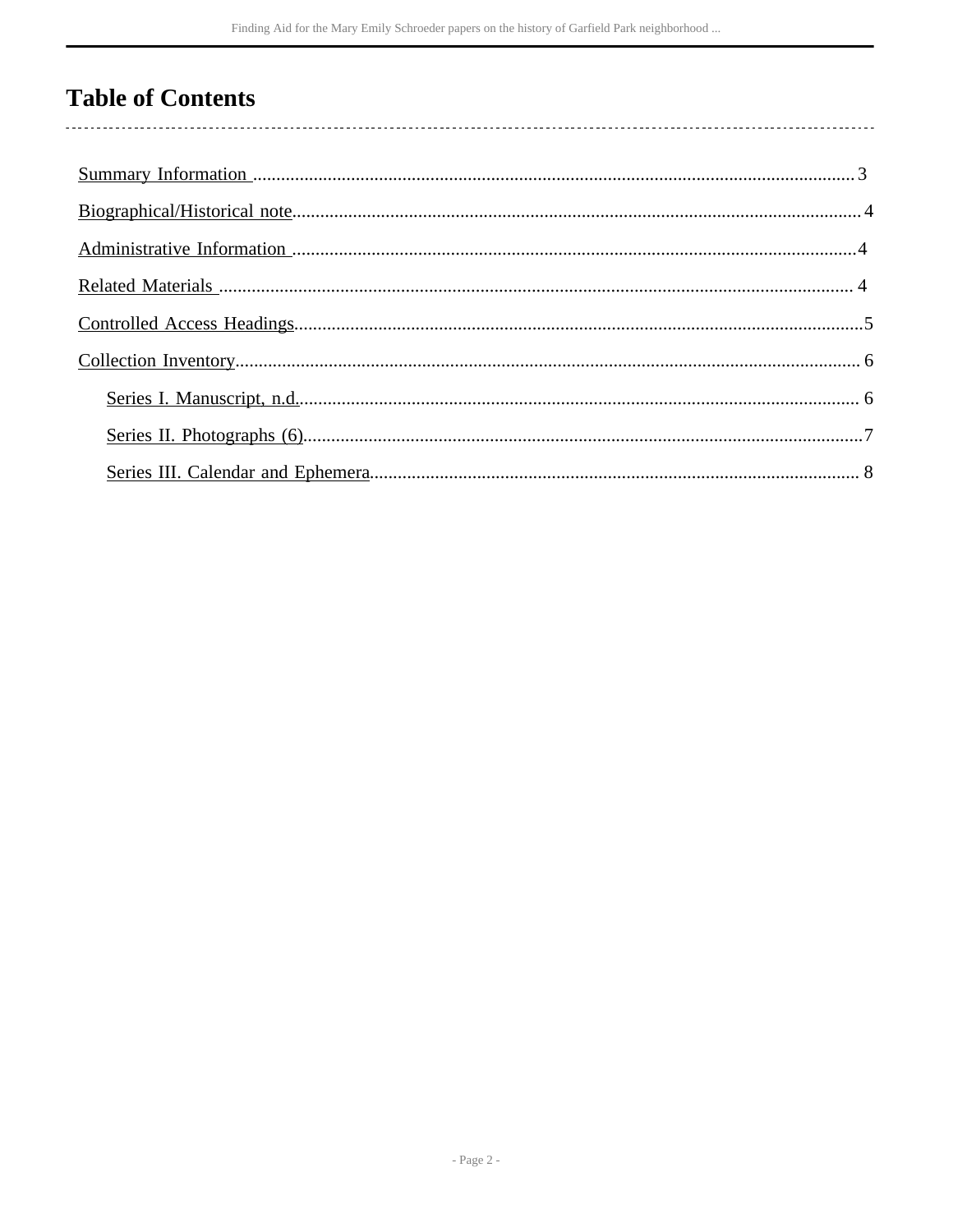## <span id="page-2-0"></span>**Summary Information**

| <b>Repository</b> | Grand Rapids Public Library, Grand Rapids History and Special<br><b>Collections Department</b>                                                                                                                                                                                                                                                                                                                                                                                                                                                                                                                                                                                           |
|-------------------|------------------------------------------------------------------------------------------------------------------------------------------------------------------------------------------------------------------------------------------------------------------------------------------------------------------------------------------------------------------------------------------------------------------------------------------------------------------------------------------------------------------------------------------------------------------------------------------------------------------------------------------------------------------------------------------|
| <b>Creator</b>    | Schroeder, Mary Emily, 1912-1987                                                                                                                                                                                                                                                                                                                                                                                                                                                                                                                                                                                                                                                         |
| <b>Title</b>      | Mary Emily Schroeder papers on the history of Garfield Park<br>neighborhood                                                                                                                                                                                                                                                                                                                                                                                                                                                                                                                                                                                                              |
| Date [inclusive]  | 1947-1979                                                                                                                                                                                                                                                                                                                                                                                                                                                                                                                                                                                                                                                                                |
| <b>Extent</b>     | 0.71 Linear feet Two boxes                                                                                                                                                                                                                                                                                                                                                                                                                                                                                                                                                                                                                                                               |
| Language          | English                                                                                                                                                                                                                                                                                                                                                                                                                                                                                                                                                                                                                                                                                  |
| <b>Abstract</b>   | Mary E. Schroeder (1912-1987) was a neighborhood activist and<br>environmentalist in Grand Rapids, Michigan. Her papers contain<br>drafts of a manuscript for a historical novel "Journal & Journey of a<br>Neighborhood," detailing the history of Garfield Park Neighborhood, in<br>Grand Rapids, Michigan. One chapter of this was self-published as "The<br>Charles W. Garfield Story." A few family photographs and miscellaneous<br>Grand Rapids ephemera also accompany the collection, including<br>pages of Wurzburg Department Store's 75th Anniversary calendar, with<br>reproductions of watercolor illustration showing historic Grand Rapids<br>scenes, by Miriam Suleeba. |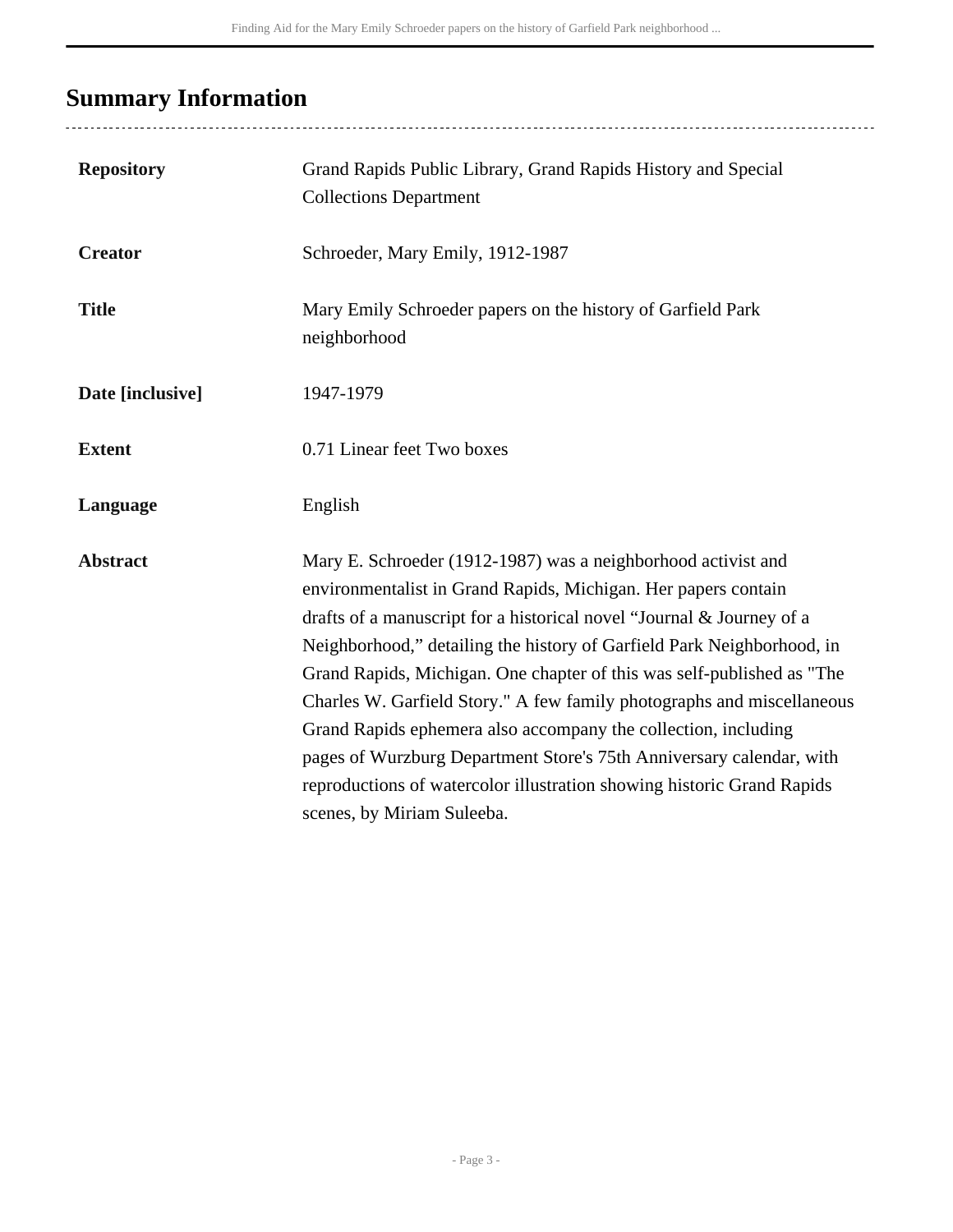### <span id="page-3-0"></span>**Biographical/Historical note**

The daughter of Albert Schroeder and Emily Scheimann, Mary Emily Schroeder (9/12/1912 - 4/5/1987) moved to Grand Rapids in 1916 from nearby Paris Township (now City of Kentwood). A graduate of South High School, Schroeder spent her first 40 years seeing to the needs of her ailing mother. Because of the time spent in the house, Schroeder attempted, unsuccessfully, to become a poet and author. Her life's work was an historical novel, "Journal and Journey of a Neighborhood," based on the history of the Garfield Park Neighborhood. One chapter of this was self-published as "The Charles W. Garfield Story."

### <span id="page-3-1"></span>**Administrative Information**

### **Publication Information**

Grand Rapids Public Library, Grand Rapids History and Special Collections Department September 1992

#### **Immediate Source of Acquisition note**

Estate of Emily Schroeder; accession numbers 1987.034, 2007.106 and unknown.

### <span id="page-3-2"></span>**Related Materials**

#### **Related Archival Materials note**

Coll. 263-1 has biographical information on Charles Garfield, including a copy of Schroeder's completed booklet "The Charles W. Garfield Story"

Coll. 252, Grand Rapids Neighborhood Associations / Grand Rapids Neighborhood Business Associations Collection is currently being created (2/2006) to collect together information from the various areas, including the Garfield Park Neighborhood Association materials.

Collection 394, the Charles Garfield papers

See also the Vertical File for clippings on Garfield Park, and biographical information on Charles Garfield.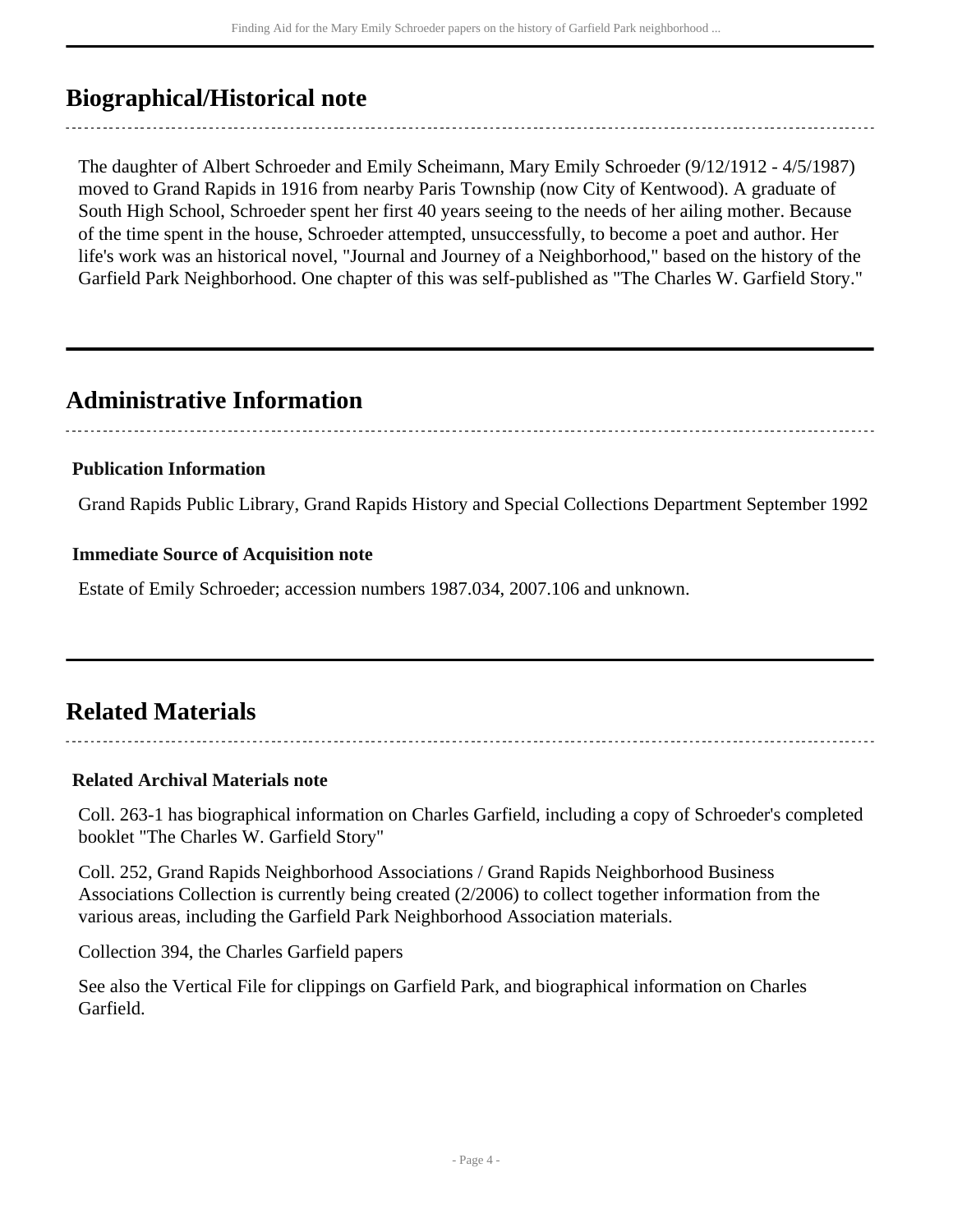### <span id="page-4-0"></span>**Controlled Access Headings**

#### **Genre(s)**

 $\overline{a}$ 

• personal papers

### **Geographic Name(s)**

- Garfield Park neighborhood (Grand Rapids, Mich.)
- Grand Rapids (Mich.) -- History

### **Personal Name(s)**

• Garfield, Charles William, 1848-1934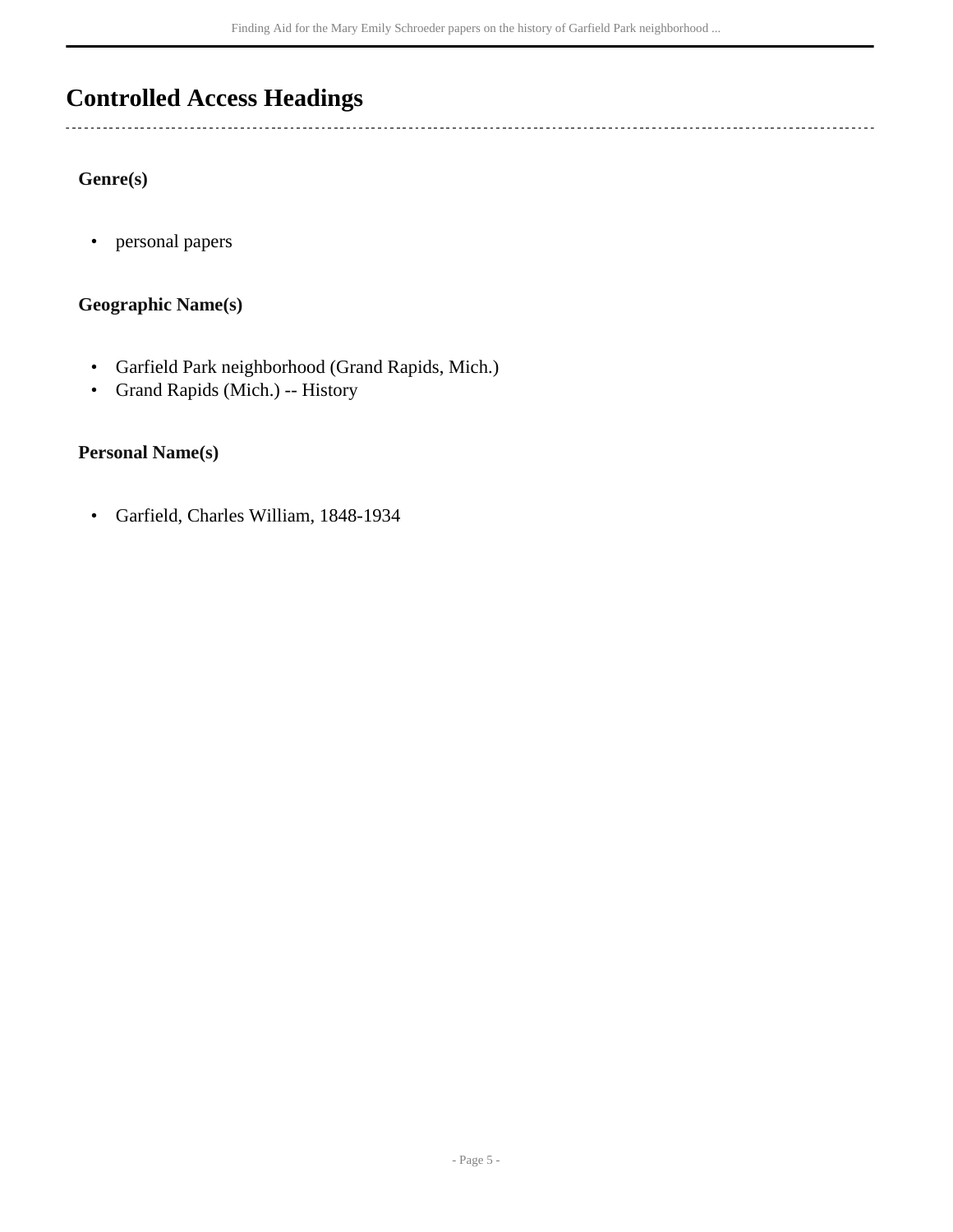### <span id="page-5-0"></span>**Collection Inventory**

<span id="page-5-1"></span>**Series I. Manuscript, n.d.** 

#### **The Charles W. Garfield Story**

|                                                                                                                                                                                                               | <b>Box</b> | <b>Folder</b> |
|---------------------------------------------------------------------------------------------------------------------------------------------------------------------------------------------------------------|------------|---------------|
| Manuscripts.                                                                                                                                                                                                  |            |               |
| Miscellaneous notes.                                                                                                                                                                                          |            |               |
| Charles W. Garfield Story / by Mary Emily Schroeder. Serfling Printing<br>Co., c. 1977. Signed by the Author: Greetings to the GPNA Board<br>[Garfield Park Neighborhood Association] July 27, 1977. 2007.106 |            | 2.5           |

#### **Journey and Journal of a Neighborhood**

|                                             | <b>Box</b> | <b>Folder</b>  |
|---------------------------------------------|------------|----------------|
| Prologue.                                   | 1          | 3              |
| Welcome to the Wilderness.                  |            | $\overline{4}$ |
| Of Missions and men.                        | 1          | 5              |
| The Friendly Indians--Ottawa Chief Noonday. |            | 6              |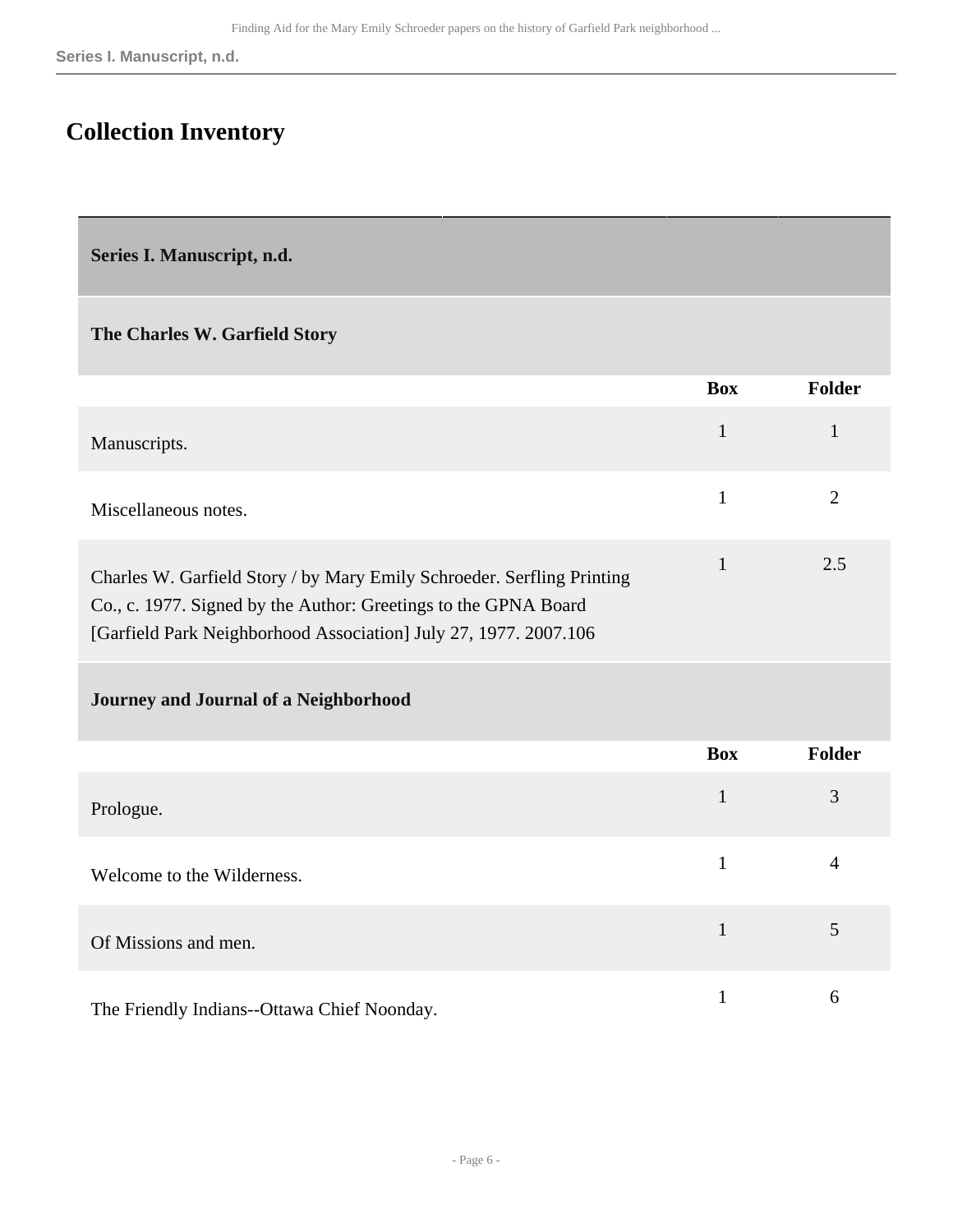### **Series II. Photographs (6)**

<span id="page-6-0"></span>

| The Frontier Fox and the Gallant Lady.                                                                                                                                  | $\mathbf{1}$   | $\overline{7}$ |
|-------------------------------------------------------------------------------------------------------------------------------------------------------------------------|----------------|----------------|
| Trek to a Trading Post.                                                                                                                                                 | $\mathbf{1}$   | 8              |
| Barney Burton and Bride.                                                                                                                                                | $\mathbf{1}$   | 9              |
| The Charles W. Garfield Story.                                                                                                                                          | $\mathbf{1}$   | 10             |
| End of the Glory Road.                                                                                                                                                  | $\overline{2}$ | 11             |
| Epilogue.                                                                                                                                                               | $\overline{2}$ | 12             |
| Drafts.                                                                                                                                                                 | $\overline{2}$ | 13             |
|                                                                                                                                                                         |                |                |
| Series II. Photographs (6)                                                                                                                                              |                |                |
|                                                                                                                                                                         | <b>Box</b>     | <b>Folder</b>  |
| Parliament Square, London [England] Photo postcard to Mary E.<br>Schroeder, Nov. 1930, from Temple Tours SA                                                             | $\overline{2}$ | 14             |
| Uncle Julius' Grocery, E. Bridge and Lafayette. [Julius Wagner Grocery,<br>197 E. Bridge.] Photo mat in poor condition, with more than half missing,<br>or cracked off. | 2              | 14             |